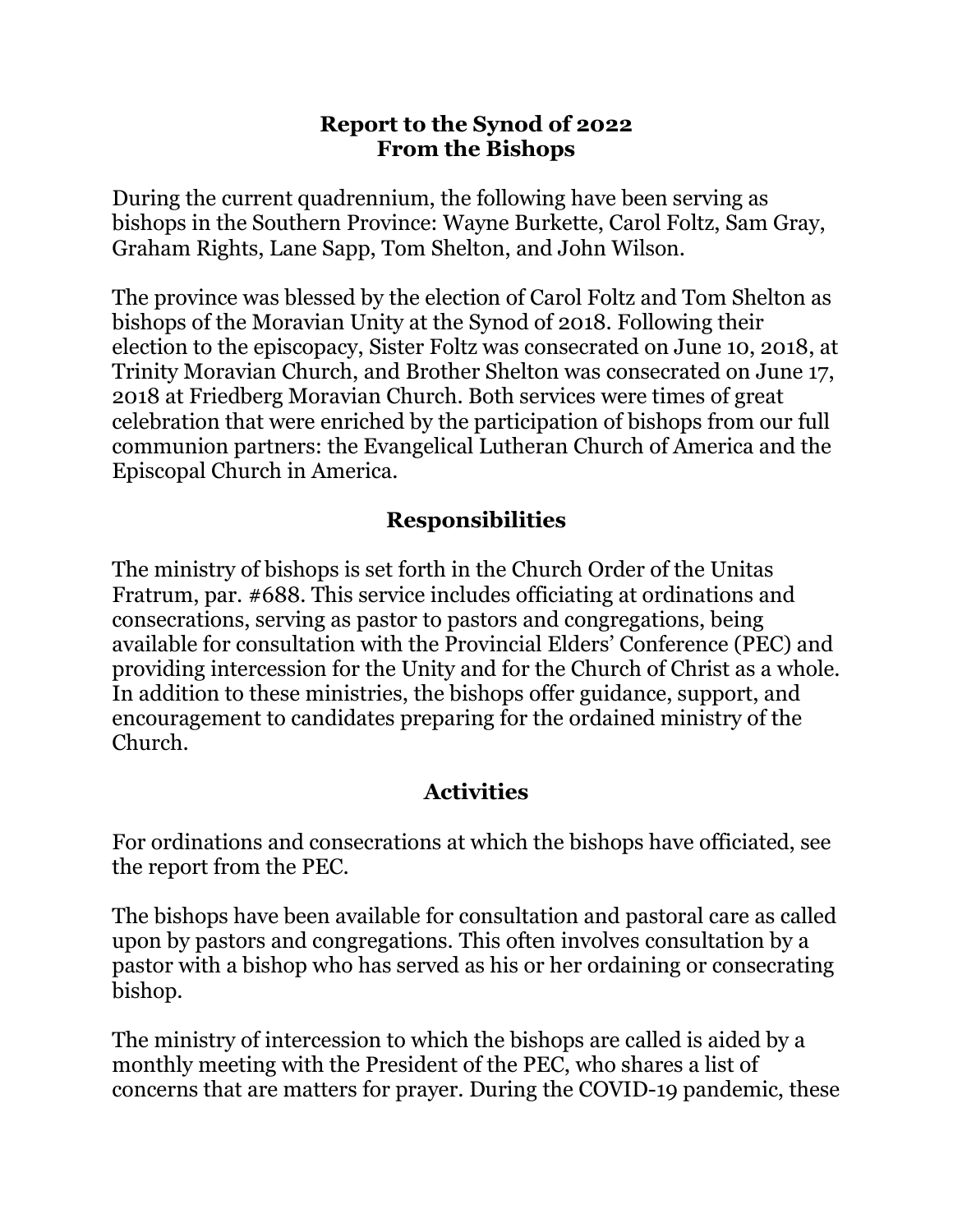monthly meetings have continued, aided by an online communications platform.

Matters about which the PEC wishes to consult with the bishops are generally discussed at the monthly meeting. Leadership for these meetings is shared by rotation with each bishop serving two months at a time. The bishops also rotate responsibility for leading intercessory prayer and the monthly meetings of the Moravian Ministry Association.

Currently, bishops serve as representatives to the following: Leadership Team for the Moravian Ministry Association, Ordination Review Committee, the Interprovincial Faith and Order Commission, Moravian-Episcopal Coordinating Committee, Moravian-Methodist Coordinating Committee, and the Georgia/Florida Regional Conference of Churches.

On several occasions during the quadrennium, bishops were asked to participate in the annual August Children's Festival that was sponsored by the Board of Cooperative Ministries.

As a result of the full communion agreement of the Northern and Southern Provinces with he Episcopal Church, this quadrennium Bishop Tom Shelton participated in the ordination of Episcopal Bishop Ruth Woodliff Stanley in the Diocese of Upper South Carolina.

During the quadrennium, Bishop Graham Rights participated in the episcopal consecration of Sarah Gillian Groves in the British Province, and Bishop Sam Gray participated in the episcopal consecrations of Brinmore Pfaul in the Guyana Province and Ezekiel Yona in the Province of Western Tanzania.

August 26-30, 2019 the bishops of the Southern Province hosted the 17<sup>th</sup> Interprovincial Bishops' Conference which was held at Laurel Ridge Camp and Conference Center. Bishops residing in North America assembled during this time for business sessions, worship, and fellowship.

The bishops are grateful for the close sense of cooperation we share with the PEC, pastors, and congregations as we seek to fulfill the call given to us by Jesus Christ, our Lord and Chief Elder.